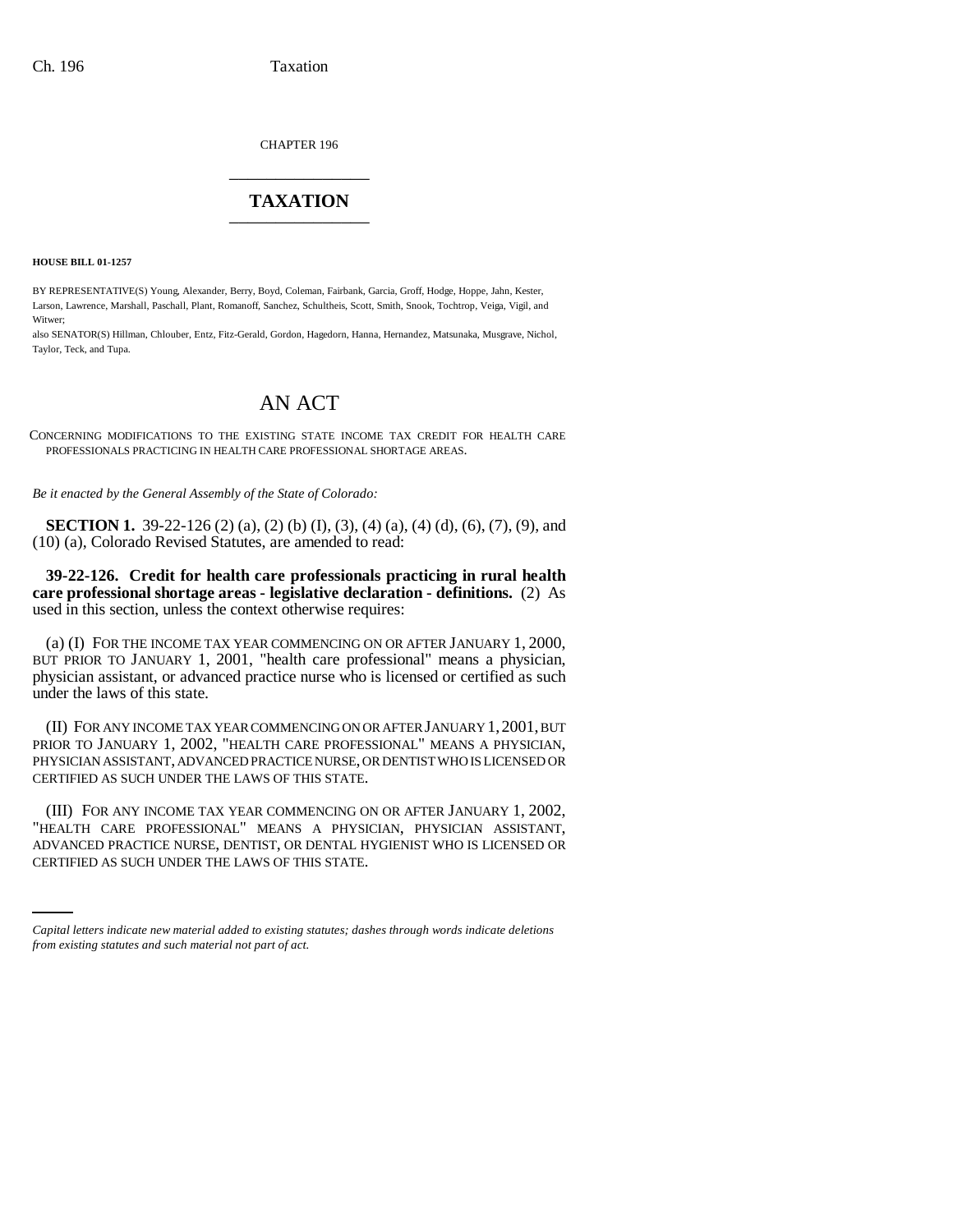Taxation Ch. 196

(b) "Rural health care professional shortage area" means:

(I) Any area within a county, which county is not included within Colorado's metropolitan statistical area counties of Adams, Arapahoe, Boulder, BROOMFIELD, Denver, Douglas, El Paso, Jefferson, Larimer, Mesa, Pueblo, and Weld; and is located thirty or more miles from the nearest hospital containing thirty or more beds; or

(3) Subject to subsection (9) of this section, for any income tax year commencing on or after January 1, 2000, but prior to January 1, 2005 JANUARY 1, 2008, if, based on the financial report prepared by the controller in accordance with section 24-77-106.5, C.R.S., the controller certifies that the amount of excess state revenues for the state fiscal year ending in that income tax year exceeds the limitation on state fiscal year spending imposed by section 20 (7) (a) of article X of the state constitution and the voters statewide either have not authorized the state to retain and spend all of the excess state revenues or have authorized the state to retain and spend only a portion of the excess state revenues for that fiscal year, there shall be allowed to each taxpayer a credit against the tax imposed by this article in an amount equal to one-third of the amount of the student loan referenced in paragraph (d) of subsection (4) of this section up to the amount of the taxpayer's actual income tax liability for the taxable year for which the credit is claimed; except that in no event shall the aggregate amount of the credit claimed by the taxpayer for all income tax years pursuant to this section exceed the amount of the student loan referenced in paragraph (d) of subsection (4) of this section.

(4) Notwithstanding any other provision of this section, the credit created by this section shall only be allowed when the taxpayer:

(a) Is a health care professional PRACTICING AT LEAST TWENTY HOURS PER WEEK;

(d) Is a borrower on a student loan ISSUED UNDER A RECOGNIZED STUDENT LOAN PROGRAM, made to AND USED BY him or her to finance higher education opportunities resulting in a medical, physician assistant, or nursing degree THAT IS REQUIRED TO ENABLE THE TAXPAYER TO BE LICENSED OR CERTIFIED AS A HEALTH CARE PROFESSIONAL. THE AMOUNT OF ANY LOAN SUBJECT TO THE CREDIT ALLOWED BY THIS SECTION SHALL BE THE SUM OF THE BALANCE DUE ON ANY SUCH LOAN AS OF THE BEGINNING OF THE FIRST INCOME TAX YEAR FOR WHICH THE CREDIT IS CLAIMED.

(6) To qualify for the credit provided by this section, the taxpayer shall submit a certification form with each income tax return. Such form shall be obtained from the department of public health and environment. The department shall certify that the taxpayer has satisfied the requirements for allowance of the credit as specified in subsections  $(3)$ ,  $(4)$ , and  $(5)$  of this section. IN ADDITION, AS PART OF THE CERTIFICATION REQUIRED BY THIS SUBSECTION (6), THE FORM SHALL CONTAIN THE IDENTITY OF THE LOAN REFERENCED IN PARAGRAPH (d) OF SUBSECTION (4) OF THIS SECTION AND THE BALANCE DUE ON SUCH LOAN AS OF THE BEGINNING OF THE FIRST INCOME TAX YEAR FOR WHICH THE CREDIT IS CLAIMED.

(7) Any taxpayer who has claimed the credit provided by this section and who EITHER moves out of a rural health care professional shortage area OR CEASES TO PRACTICE IN SUCH AREA during the period that such taxpayer was committed to reside